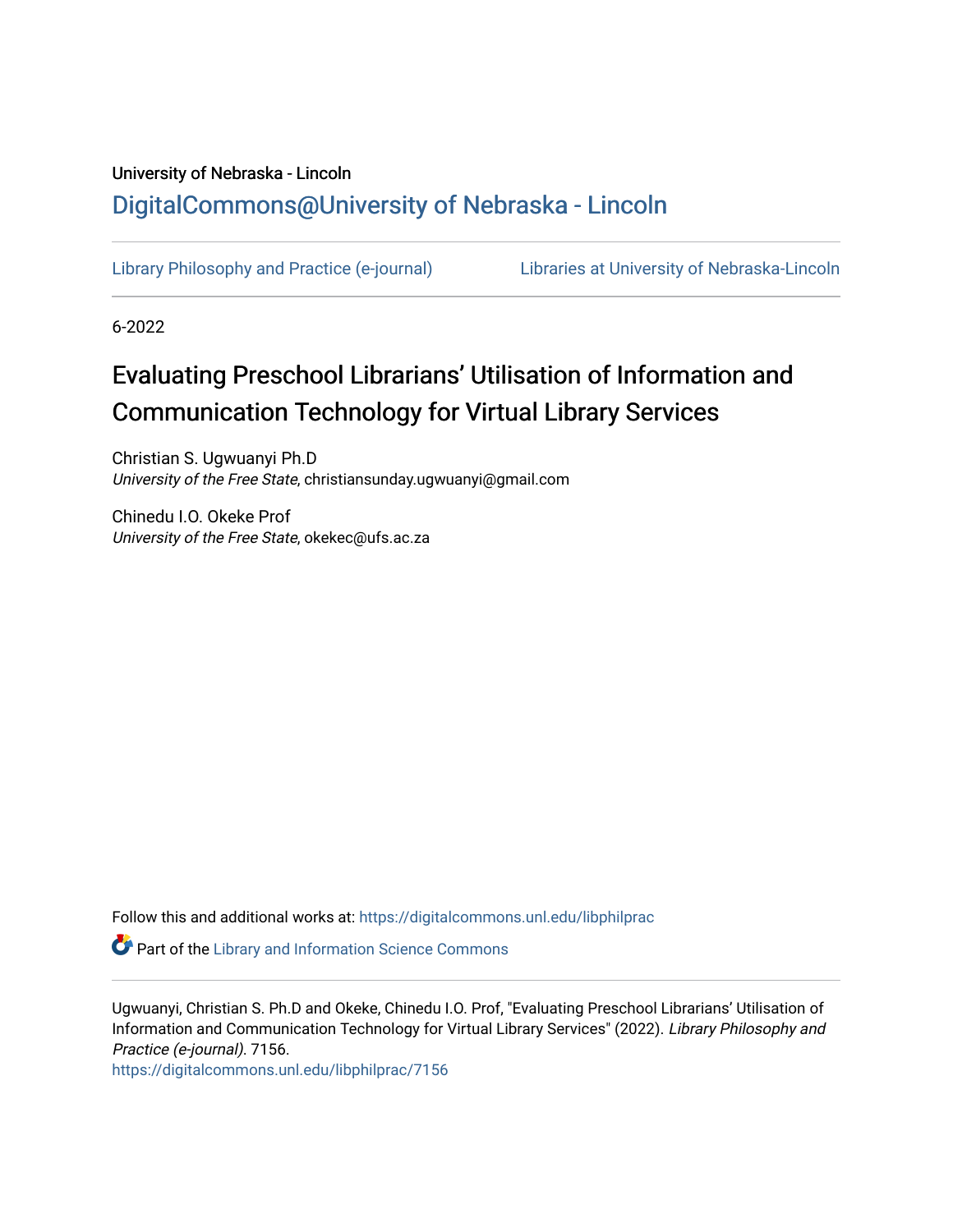# **Evaluating Preschool Librarians' Utilisation of Information and Communication Technology for Virtual Library Services**

## **Christian Sunday Ugwuanyi1\* & Chinedu Ifedi Okeke <sup>2</sup>**

*<sup>1</sup>Research Fellow, Faculty of Education, University of the Free State, Bloemfontein, South Africa <sup>2</sup>Department of Education Foundations, Faculty of Education, University of the Free State, Bloemfontein, South Africa*

Authors' note **Christian S. Ugwuanyi** <https://orcid.org/0000-0003-2174-3674> **Chinedu I.O. Okeke** <https://orcid.org/0000-0002-9959-8019>

\*Corresponding author: **Dr. Christian S. Ugwuanyi**

#### **Abstract**

Information and communication technology (ICT) has become vital in twenty-first-century classrooms. In a similar vein, the pandemic of coronavirus 2019 (Covid-19) has prompted most countries to emphasize the use of ICT resources to build an online teaching platform. This development has prompted questions about Nigeria's educational system, as it is unknown how well-prepared instructors are to use ICT in the classroom. In this regard, there is a scarcity of research on how preschool librarians in Nigeria use ICT in their instruction. Thus, this research explored preschool librarians' utilisation of information and communication technology for virtual library services. A descriptive survey research design was adopted using 157 preschool librarians sampled from primary schools in Enugu State, Nigeria. The researchers developed and validated an information and communication technology usage questionnaire for this study. Using the Cronbach alpha approach, the internal consistency reliability index of the instrument's items was estimated to be 0.76. The data was gathered during the researchers' visits to the study's schools. The data were quantitatively analyzed using a mean and bar chart. It was discovered that preschool librarians use ICT for virtual library services in a very limited way. This means that unless immediate effort is made to encourage preschool librarians to use ICT to provide virtual library services, effective virtual library deployment would be impossible. As a result, it was suggested that preschool librarians be encouraged to use ICT to provide virtual library services through inservice training.

**Keywords**: Information and communication technology, Preschool librarians, Virtual library service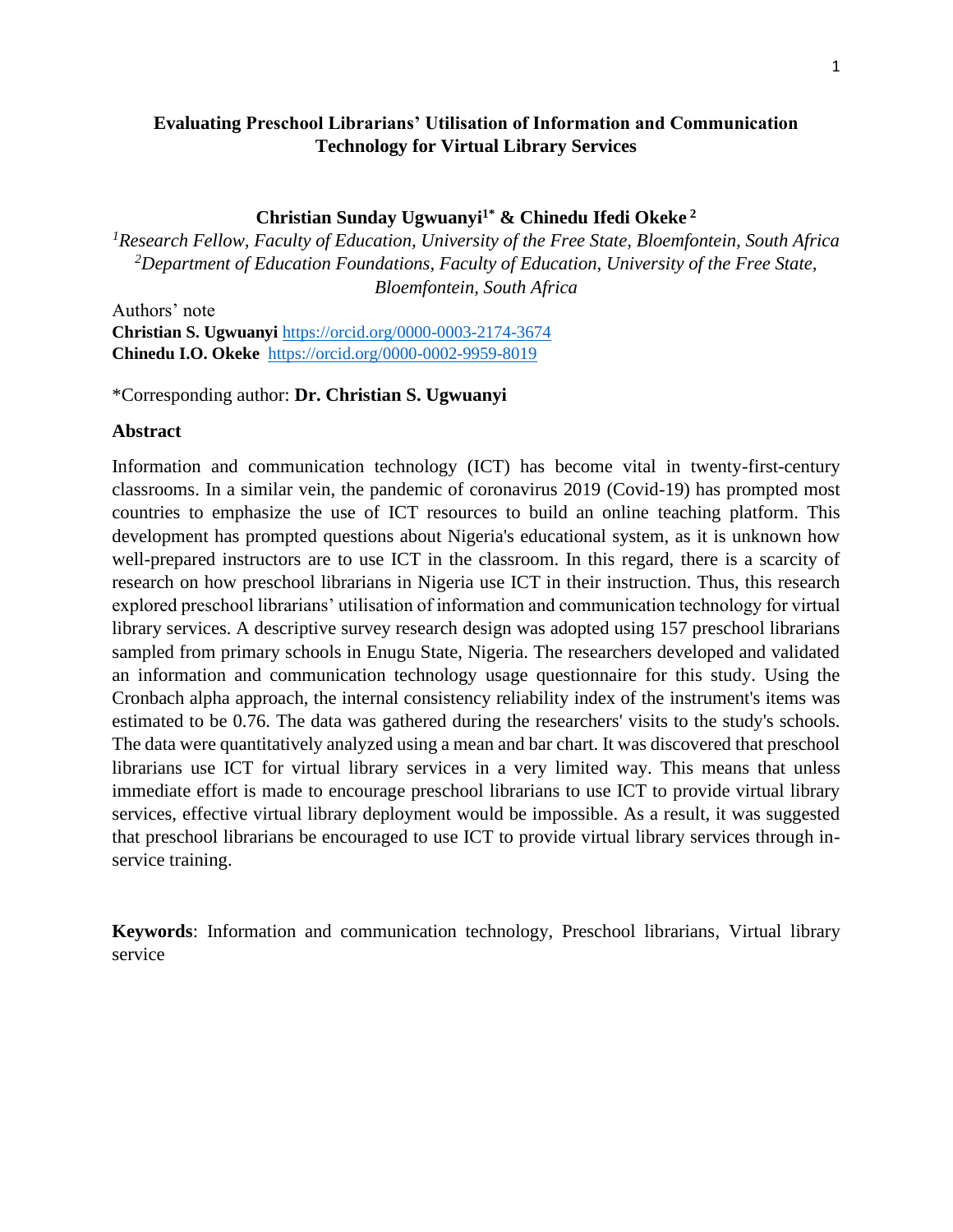#### **Introduction**

The old method of teaching and learning in schools is no longer appropriate for classrooms in the twenty-first century. Furthermore, the introduction of Covid-19 has compelled most developed countries to use remote or online teaching and learning methods. In accordance with the above, (Adarkwah, 2021) observed that many countries and educational sectors have been forced to use online learning as a result of the COVID-19. On a global scale, information and communication technology (ICT) is commonly regarded as a reliable tool for promoting educational reform and growth (Adarkwah, 2021). Learners must be prepared to use digital media in the twenty-first century for learning, teaching, gathering, generating, and sharing information for educational purposes, according to the International Society for Technology in Education's 2019 criteria (Cobanoglu & Cobanoglu, 2021). Practitioners should also widen their students' online, distance, or blended (both online and face-to-face) learning experiences as prospective teachers of 21<sup>st</sup>century learners (Cobanoglu & Cobanoglu, 2021).

Rapid improvements in information and communication technologies have revolutionized university teaching and learning (ICT) (Rudhumbu, 2020). The use of ICT has revolutionized the way/mode of delivering education and pedagogy in the last two years, resulting in a range of learning opportunities for students (Amin et al., 2021). Information and communication technology is essential for both teacher training and delivering high-quality education (Eufrasio, 2021). Students use technology to expand their knowledge and increase their personalized learning and creativity (Amin et al., 2021). In educational institutions, the use of information and communication technologies (ICT) in the teaching-learning process is becoming increasingly common (Colmenero et al., 2021). However, the acceptance of the concept by instructors and parents is critical to the success of efforts aimed at achieving this goal (Colmenero et al., 2021).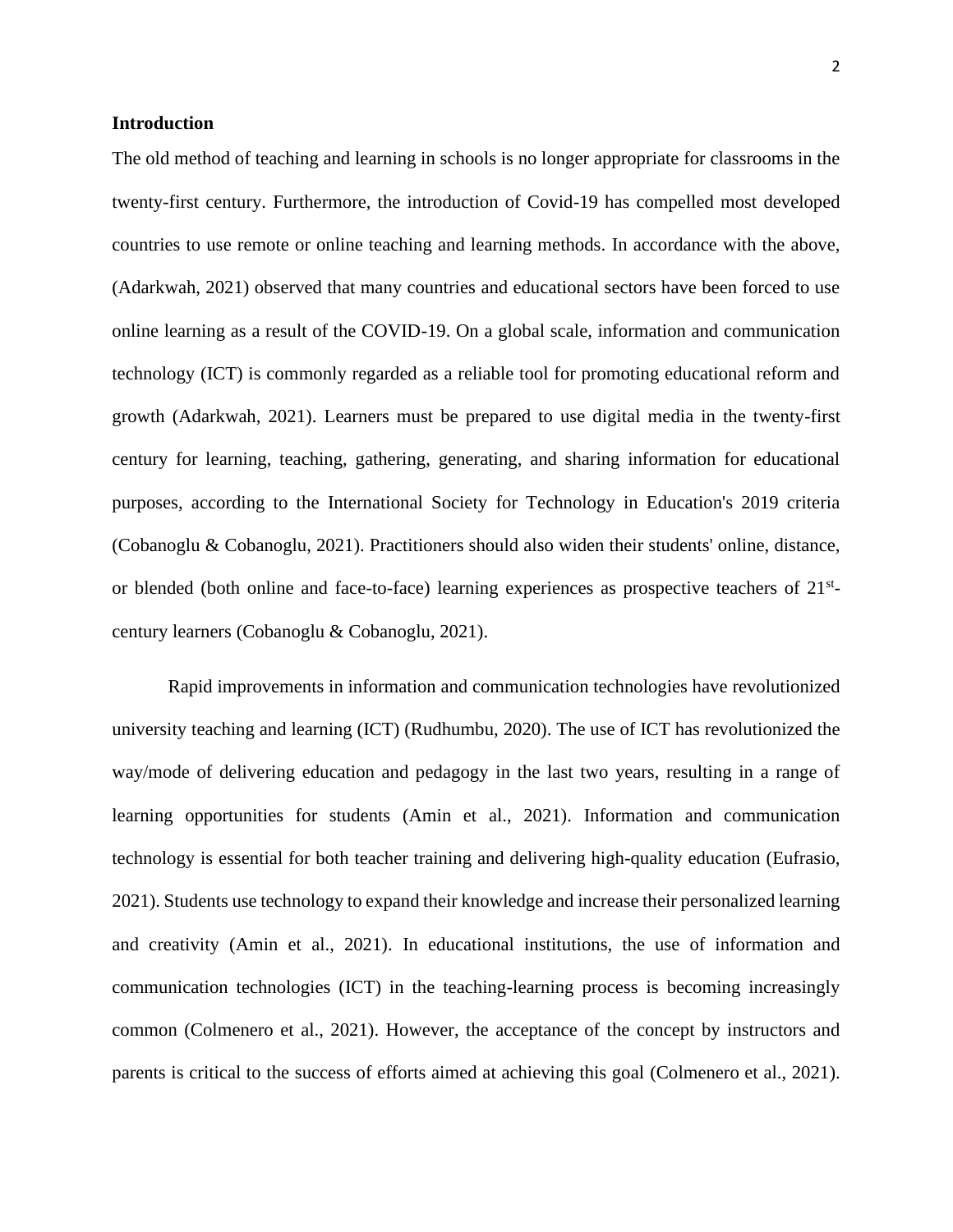Teachers working in primary schools were more likely to utilize mobile devices in class than those working in high schools or general/vocational lyceums (Nikolopoulou et al., 2021).

In light of the current situation, one could wonder the extent to which Nigerian preschool librarians are using information and communication technology (ICT) for classroom instruction. One of the educational challenges that teacher education is currently confronting is the increase of digital competence among teachers as a result of the entrance of information and communication technology into the educational environment (Garz, 2020). A significant component is instructors' ability/competency to incorporate information and communication technology (ICT) into the teaching-learning process (Díaz- et al., 2016). As a result, it is vital to assess preschool instructors' ICT ability in order to utilize online education during and after the Covid-19 pandemic. Teacher and student orientation to ICT for online learning, motivation, and school leadership practices all influence ICT integration in education (Adarkwah, 2021). Technical support infrastructure (competent support staff, ICT tools and systems, internet, and steady power supply) and policy support infrastructure (ICT policy, ICT policy implementation plan, and clear ICT vision) all acted as antecedents to ICT adoption in Zimbabwean universities (Rudhumbu, 2020). According to the findings, motivational variables and virtual competency are the most important determinants of elearning efficiency (Amin et al., 2021). Early childhood educators lack the digital abilities essential to be labeled "digital natives," and they are unable to use ICT in their academic or professional lives (Martín et al., 2019). The parameters of age and gender have an impact on the level of pedagogical digital competence of teaching personnel, but the educational stage in which they teach has no impact (Guillén et al., 2020).

Lack of technical equipment and support, as well as teachers' and students' ICT abilities/competences, are all key considerations in effective online teaching and learning (Turgut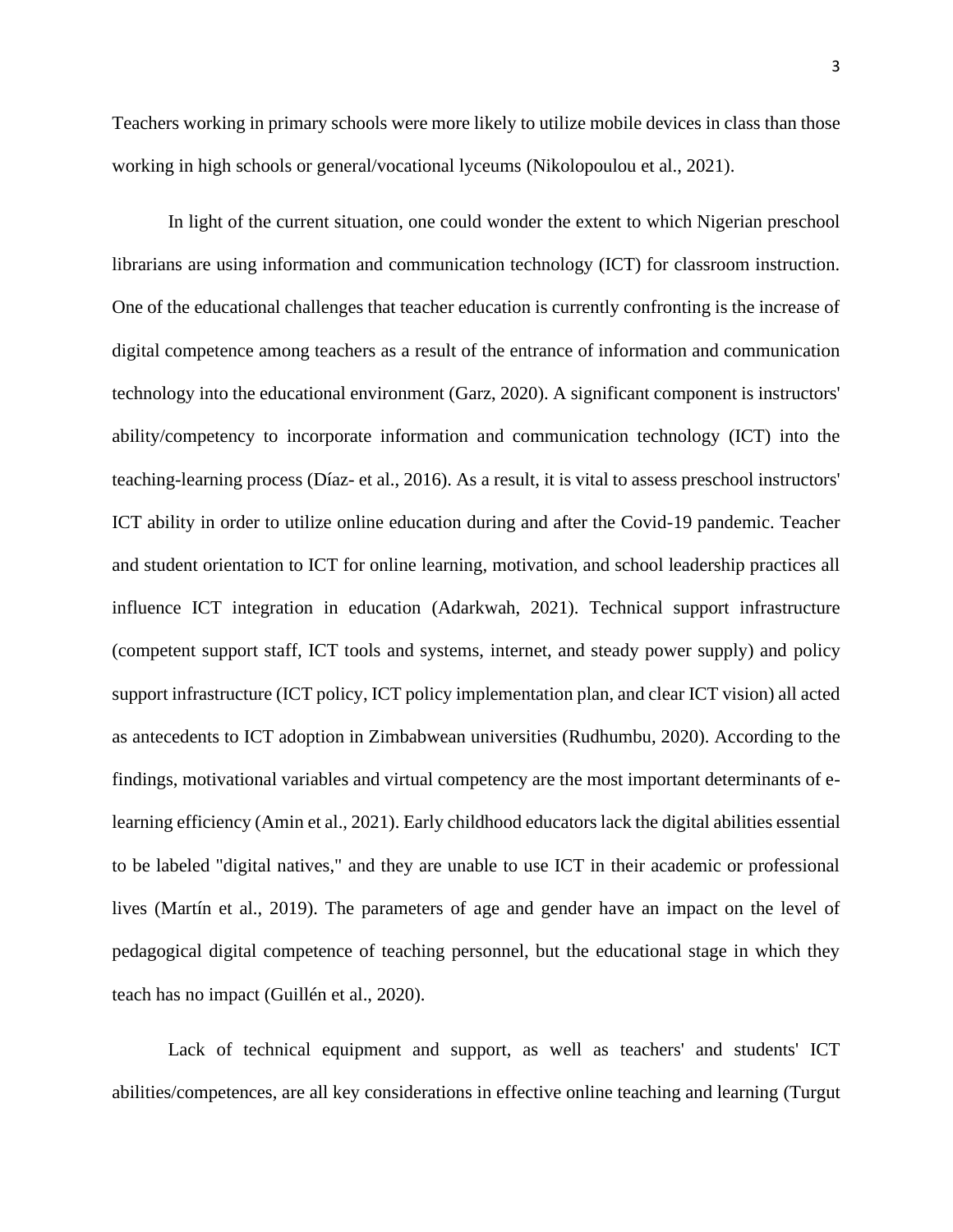& Aslan, 2021). Gender, age, and academic degree are all influences on digital skill acquisition, but they do not determine the extent of ICT utilisation (Cabezas-gonz & Casillas-mart, 2021). During the previous lockdown owing to teachers' lack of basic ICT proficiency, students' academic achievement was mostly driven by their personal motivation in learning and the pleasure or fulfillment that digital learning activities may bring (Christopoulos & Sprangers, 2021). ICT ownership and daily use, ICT frequency, professional ICT education or training, and ICT skills are all things to think about when it comes to adopting online teaching and learning (Dong  $\&$  Xu, 2021). Digital literacy, as a set of skills, lays the groundwork for teachers' full participation in the knowledge society, as well as their students' involvement in demonstrating their abilities (Zabolotska et al., 2021). Pre-service teachers have a moderate level of digital literacy and are having difficulty with the content creation aspect (Galindo-domínguez & Bezanilla, 2021).

Pre-service teachers have a moderate level of digital literacy and are having difficulty with the content creation component (Yi et al., 2021). Rather than implementing ICT into the curriculum, Chinese primary school teachers opted to limit the role and scope of its use in Early Childhood Education (International et al., 2019). Rather than implementing ICT into the curriculum, Chinese primary school teachers opted to restrict the role and scope of its use in Early Childhood Education (Asio et al., 2020). The data suggest that the majority of Indonesian students were willing to study online, but that a number of factors, including ICT proficiency, limited their capacity to do so (Suci et al., 2021). Teachers were found to be inept in all five digital dimensions, notably in the creation of digital content (Garz, 2020). Based on self-reported use, proficiency, and the requirement for professional training in digitalization in teaching, it was discovered that teacher educators do not use digital resources primarily for pedagogical aims (Amhag et al., 2019).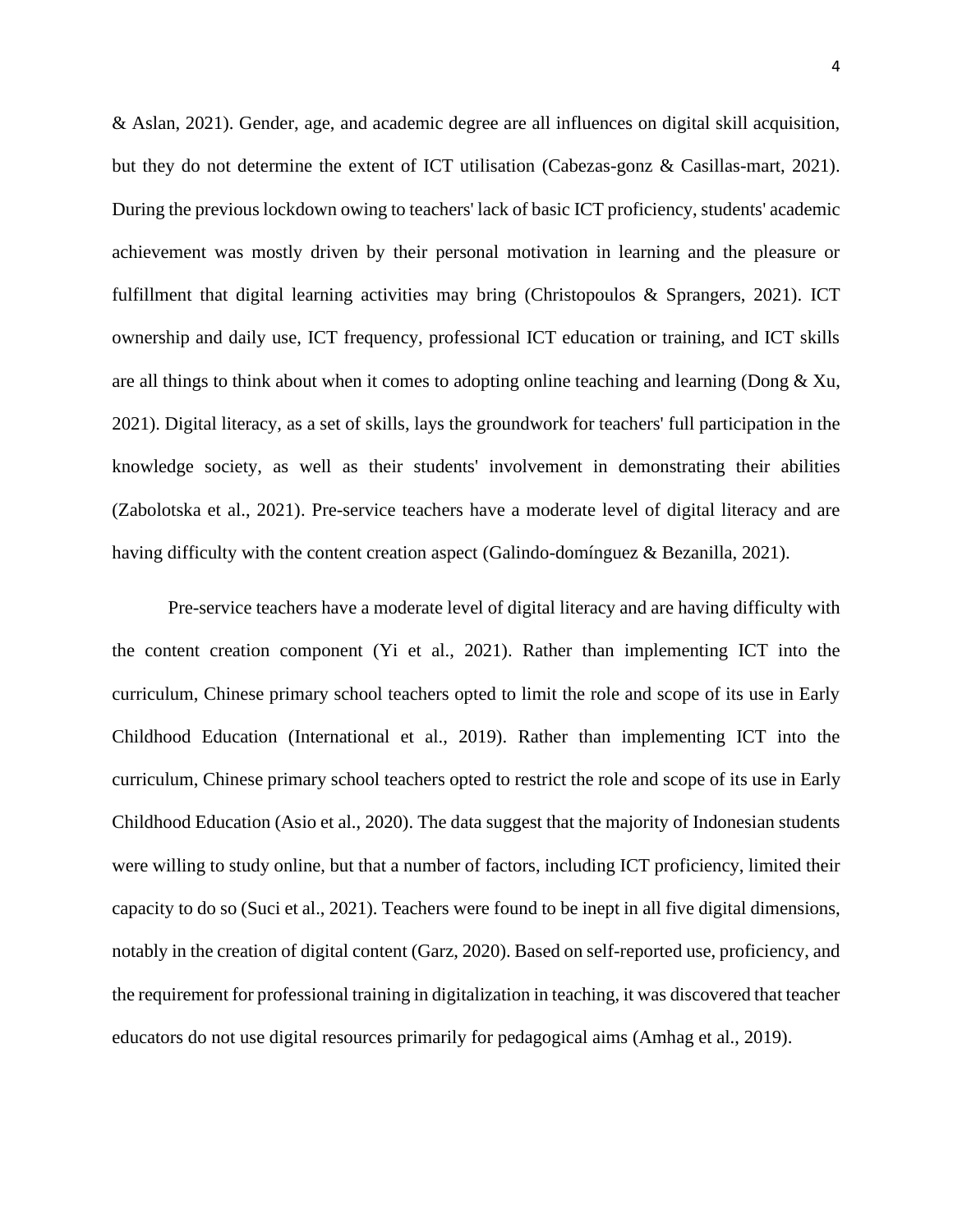The above review of literature has demonstrated that the extent to which teachers utilise ICT is relevant to the adoption of online teaching and learning. However, no research has been undertaken in Nigeria to determine the extent to which preschool librarians utilize ICT for virtual library services. This gap in literature prompted this research. The following research question was answered for this study.

**Research Question:** What is the extent of preschool librarians' utilization of ICT for virtual library services?

#### **Methods**

The descriptive survey research design was used in this study, which was based on the scientific research paradigm and quantitative research technique. This design has been used by Okeke, Ugwuanyi and Mufutau (2020), Okeke, Okeke and Ugwuanyi (2020), Okeke et al. (2020), Eze et al. (2020), Okenyi et al. (2021), Ugwuanyi et al. (2020), Ezema et al. (2021), Ezeaku et al. (2021), Okenyi et al. (2022), Agbo, Ugwuanyi et al. (2022), Agbo et al (2022), Ugwuanyi and Okeke (2022), Okeke et al. (2022) in similar studies. The study included 157 preschool librarians from the Nsukka Education Zone in Enugu State, Nigeria. This sample was generated from a population of 1,768 preschool instructors in the Nsukka Education Zone using a simple random sampling process. In the first stage, a simple random selection procedure was used to choose 24 primary schools from the study area's entire population of primary schools. Using a simple random selection technique, the preschool librarians from the sampled schools were then picked at random. This sampling procedure was used to ensure that every preschool instructor in the study had an equal chance of being chosen. The information was acquired using a questionnaire created by the researchers to assess preschool librarians' extent of utilization of ICT for virtual library services. There were two sections to the questionnaire: section A and section B. In Section A, the researchers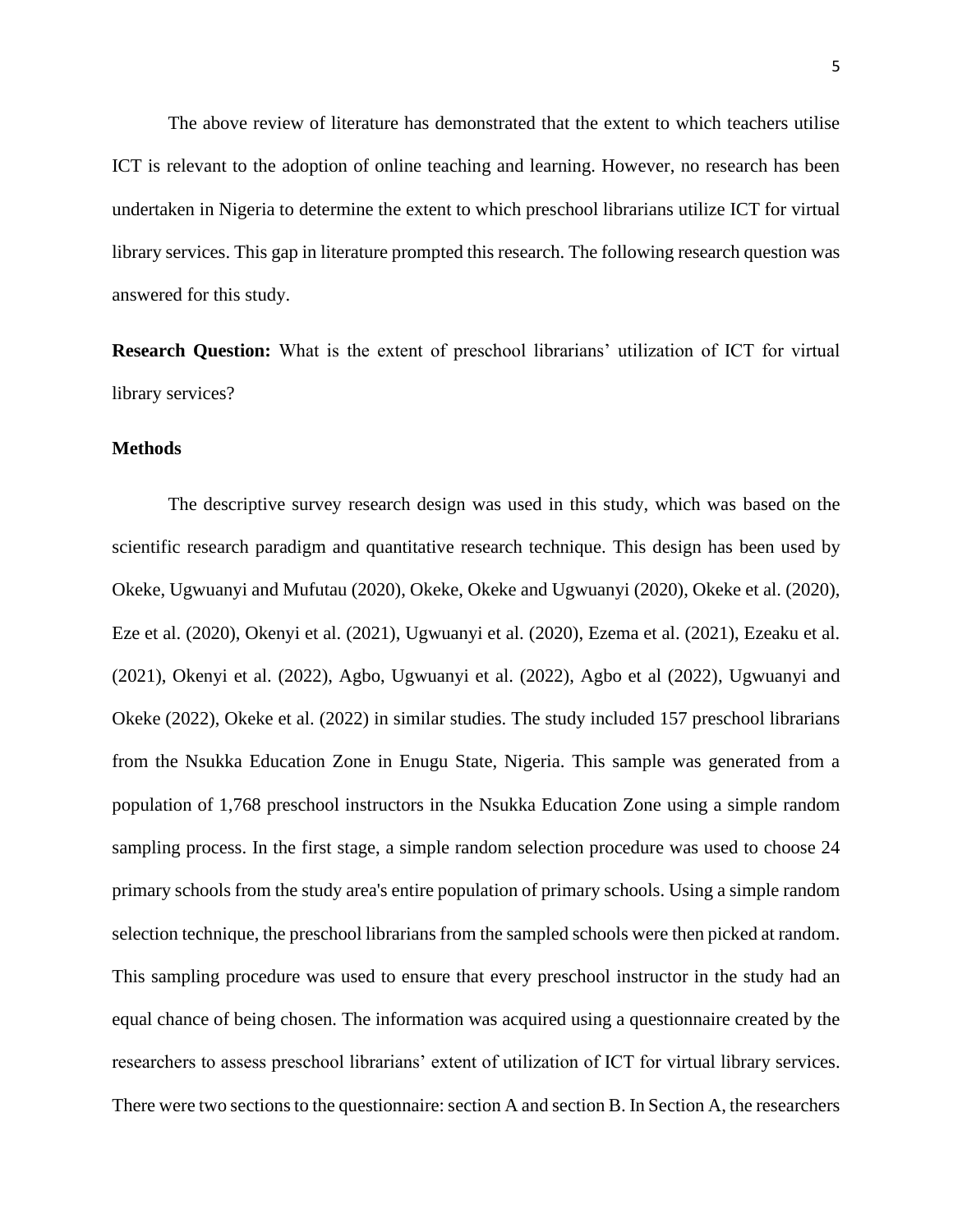were able to collect demographic data from the participants, as well as information on the preschool librarians' extent of utilization of ICT for virtual library services in Section B, which included 10 questionnaire items. The items in the survey were graded on a four-point Likert scale: strongly agree, agree, disagree, and disagree strongly.

The instrument/measure was validated by two specialists in early childhood care and education, as well as one expert in educational research, all from the University of Nigeria, Nsukka's Faculty of Education. The experts were in charge of double-checking the items on the instrument against the study's objectives. Prior to trial testing, the validators' feedback was used to develop the instrument. Following that, copies of the instrument were sent to 20 preschool librarians who were not involved in the study for trial testing. The data was subjected to a Cronbach alpha reliability estimate to determine the internal consistency dependability of the instrument's items. The investigation obtained a dependability index of 0.87 as a result of the findings. The study's conduct was approved by the University of Nigeria's research ethics committee. Participants were given informed consent forms to sign prior to data collection. The heads of each of the participating schools supplied timely authorization letters to gain access to the research facilities. Data were gathered during visits to each of the study's participating schools. As a result, a method for administering the device on-the-spot was selected. Participants were given copies of the instrument at their respective schools and given 20 minutes to respond before being picked up. Using frequency and percentage, the data were analysed quantitatively.

#### **Results**

**Research Question:** What is the extent of preschool librarians' utilization of ICT for virtual library services?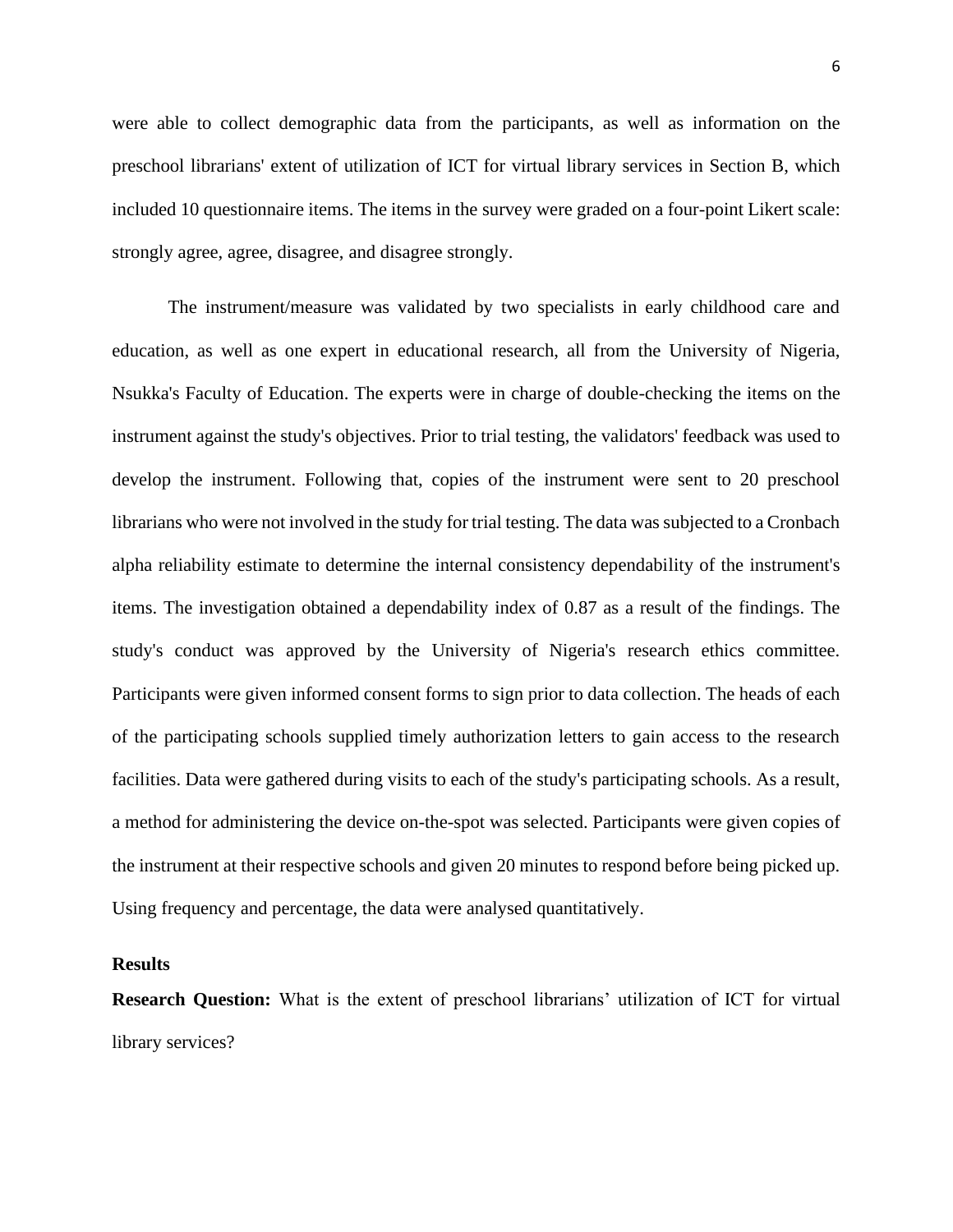| S/N <sub>0</sub> |                                                                     |       |      |        |
|------------------|---------------------------------------------------------------------|-------|------|--------|
|                  | Item Statement                                                      | Mean  | SD   | Remark |
|                  | Booting computer for providing virtual library services             | 2.30  | .68  | LE     |
|                  | Shutting down the computer after providing virtual library services | 1.82  | .92  | LE.    |
|                  | Using computer to provide virtual library services                  | 1.73  | .71  | LE     |
| 4                | Getting virtual library services on the internet                    | 1.77  | .73  | LE     |
|                  | Using internet to browse library materials                          | 1.85  | .79  | LE     |
| 6                | Using projector to deliver library materials                        | 1.71  | .77  | LE.    |
|                  | Giving students library materials via computer                      | 1.77  | .73  | LE.    |
| 8                | Carrying virtual library services using the google forms            | 2.14  | .77  | LE     |
| 9                | Making library materials available online for students to access    | 1.90  | .73  | LE     |
| 10               | Using ICT tool to communicate library material to the students      | 1.82  | .73  | LE     |
|                  | <b>Overall Mean</b>                                                 | 27.68 | 8.82 | LE     |

**Table 1:** Mean analysis of the extent of preschool librarians' utilization of ICT for virtual library services

Table 1 shows the mean ratings of the preschool librarians' extent of utilisation of ICT for virtual library services. It shows that their mean ratings to items 1 to 10 are within the mean range of 1.50 to 2.49. This implies that the preschool librarians to a low extent can use PowerPoint slides to provide library materials, get library materials on the internet, use internet to browse library materials, boot computer for virtual library services, use computer to prepare library materials. Figure 1 shows the bar chart illustration of the extent of preschool librarians' utilisation of ICT for virtual library services.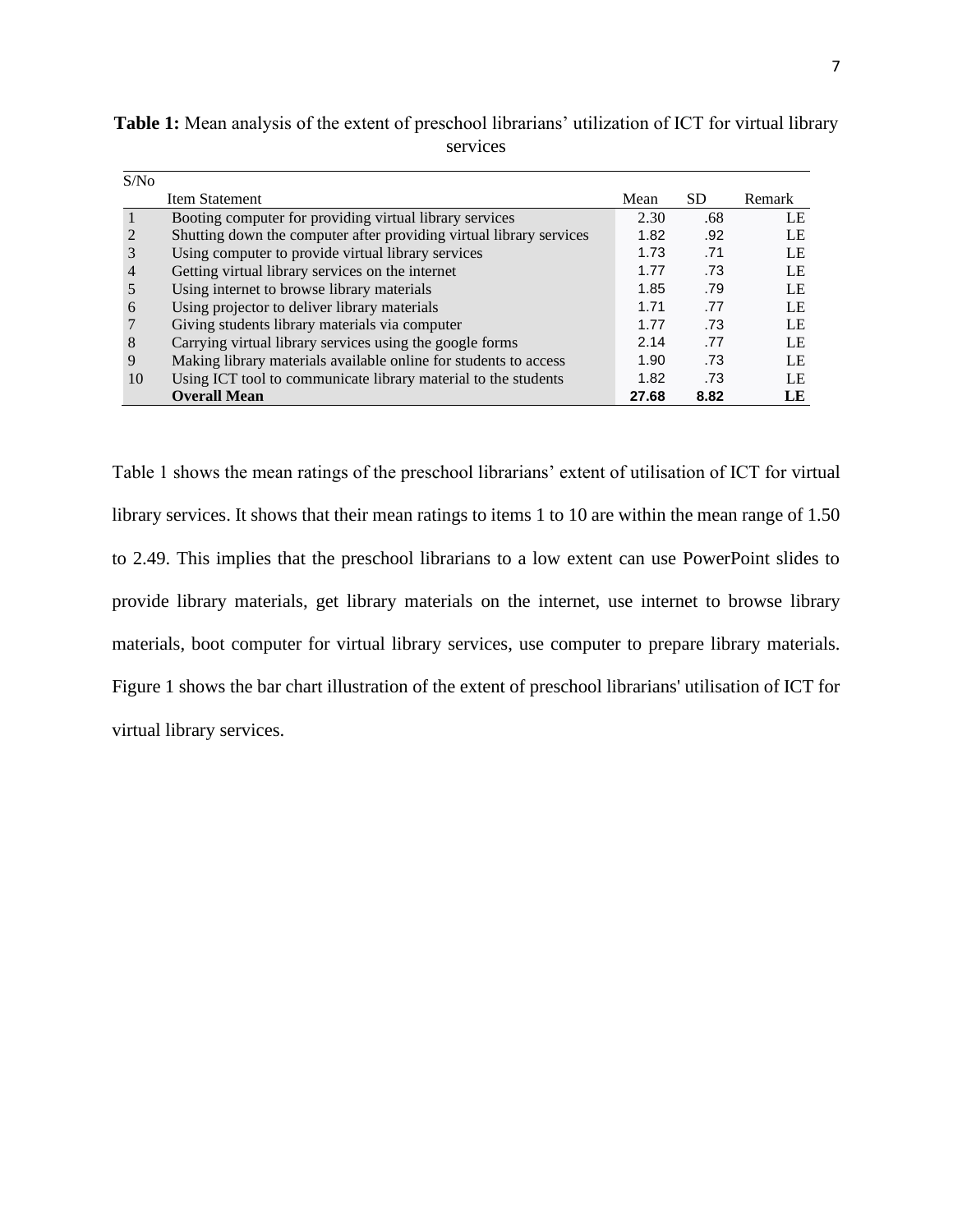

*Figure 1: Bar chart illustration of the extent of preschool librarians' utilisation of ICT for virtual library services*

#### **Discussion**

The goal of this study was to determine the extent to which preschool librarians use ICT for virtual library services. Preschool practitioners/teachers used ICT for virtual library services at a low rate, according to the findings of the study. This indicates that preschool librarians' use of virtual library services will be ineffective due to their low degree of ICT usage. The low ICT usage of preschool librarians could be due to a variety of issues. It is possible that the teachers have not received any in-service training on how to use ICT in the classroom. It could also be due to a lack of suitable ICT facilities in preschools. Recent empirical studies have bolstered these conclusions.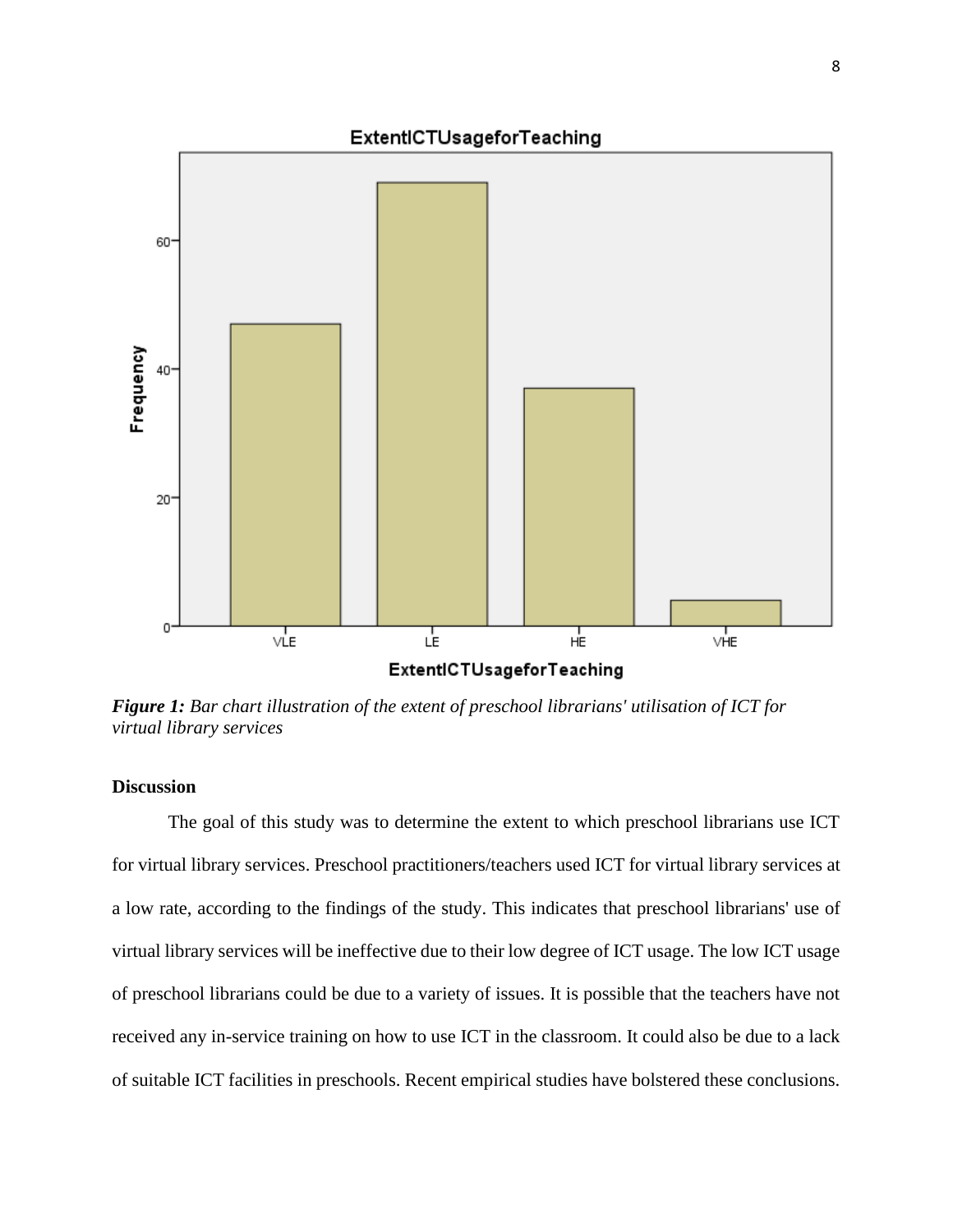During the previous lockdown owing to teachers' lack of basic ICT proficiency, students' academic achievement was mostly driven by their personal motivation in learning and the pleasure or fulfillment that digital learning activities may bring (Christopoulos & Sprangers, 2021). Preservice teachers have a moderate level of digital literacy and are having difficulty with the content creation aspect (Galindo-domínguez & Bezanilla, 2021). Only children who were deemed capable of online learning showed a link between online learning and achievement (Yi et al., 2021). Rather than implementing ICT into the curriculum, Chinese primary school teachers opted to limit the role and scope of its use in Early Childhood Education (International et al., 2019). Online teaching and learning is hampered by a lack of preparation, skills, money, and distance learning equipment (Asio et al., 2020). The majority of Indonesian students were willing to study online, but a number of factors, such as ICT skills, limited their capacity to do so (Suci et al., 2021). Teachers were found to be inept in all five digital dimensions, notably in the creation of digital content (Garz, 2020). Based on self-reported use, proficiency, and the requirement for professional training in digitalization in teaching, it was discovered that teacher educators do not use digital resources primarily for pedagogical aims (Amhag et al., 2019).

#### **Conclusion and Recommendations**

The researchers concluded from the study's findings that preschool librarians' ICT usage is minimal, and that this does not guarantee the effective provision of virtual library services. The use of virtual library services in the post-Covid-19 period will be severely restricted due to preschool librarians' limited ICT usage. As a result, the researchers recommended that:

1) Local Government Education Authority make adequate arrangements for in-service training of preschool librarians on the use of ICT for virtual library services.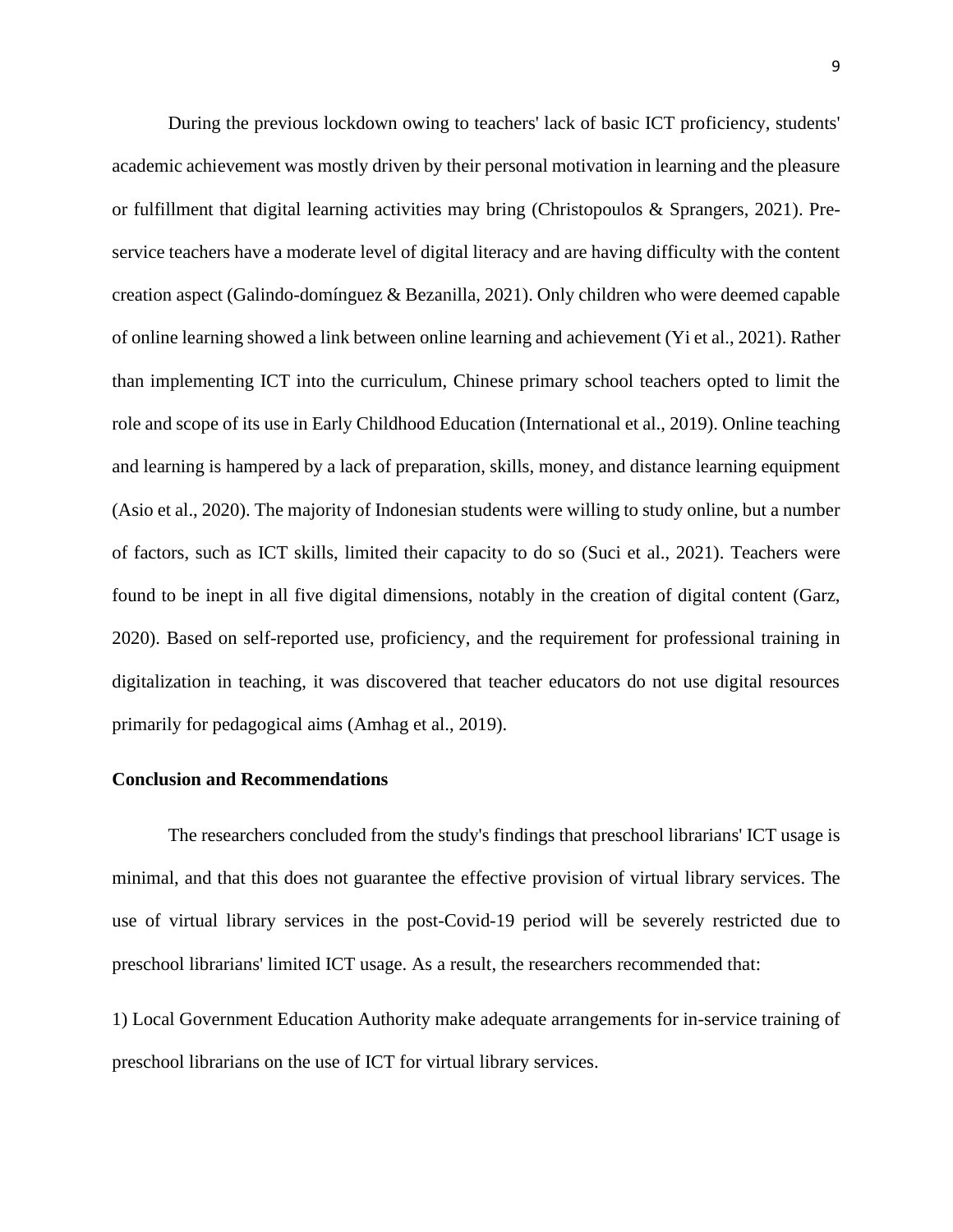2) Local Government Education Authority ensure adequate provision of ICT facilities necessary

for virtual library services.

### **References**

- Adarkwah, M. A. (2021). I'm not against online teaching, but what about us?: ICT in Ghana post Covid-19. *Education and Information Technologies*, *26*(2), 1665-1685.
- Agbo, A.D., Ugwuanyi, C.S., & Ekere, O.R. (2022). Sources of library information needs for climate change adaptation among rural farmers in South Eastern Nigeria. *Library Philosophy and Practice (e-journal).* 6959.<https://digitalcommons.unl.edu/libphilprac/6959>
- Agbo, A.D., Ugwuanyi, C.S., Ekere, O.R. & Idoko, N. (2022). Extent of provision of library information for climate change adaptation among rural farmers in Nigeria. *Library Philosophy and Practice (e-journal)*. 6958.<https://digitalcommons.unl.edu/libphilprac/6958>
- Almerich, G., Orellana, N., Suárez-Rodríguez, J., & Díaz-García, I. (2016). Teachers' information and communication technology competences: A structural approach. *Computers & Education*, *100*, 110-125. https://doi.org/10.1016/j.compedu.2016.05.002
- Amhag, L., Hellström, L., & Stigmar, M. (2019). Teacher Educators' Use Of Digital Tools And Needs For Digital Competence In Higher Education. *Journal of Digital Learning in Teacher Education*, *35*(4), 205–222. https://doi.org/10.1080/21532974.2019.1646169
- Amin, I., Yousaf, A., Walia, S., & Bashir, M. (2021). Sport & Tourism Education What Shapes E-Learning Effectiveness among Tourism Education Students ? An Empirical Assessment during COVID19. *Journal of Hospitality, Leisure, Sport & Tourism Education*, *xxxx*, 100337. https://doi.org/10.1016/j.jhlste.2021.100337
- Cabezas-González, M., Casillas-Martín, S., & García-Peñalvo, F. J. (2021). The digital competence of pre-service educators: The influence of personal variables. *Sustainability*, *13*(4), 2318.
- Christopoulos, A., & Sprangers, P. (2021). Integration of educational technology during the Covid-19 pandemic : An analysis of teacher and student receptions Integration of educational technology during the Covid-19 pandemic : An analysis of teacher and student receptions. *Cogent Education*, *8*(1). https://doi.org/10.1080/2331186X.2021.1964690
- Cobanoglu, A. A., & Cobanoglu, I. (2021). Do Turkish Student Teachers Feel Ready for Online Learning in Post-Covid Times? A Study of Online Learning Readiness. *Turkish Online Journal of Distance Education*, *22*(3), 270-280.
- del Carmen Ramírez-Rueda, M., Cózar-Gutiérrez, R., Colmenero, M. J. R., & González-Calero, J. A. (2021). Towards a coordinated vision of ICT in education: A comparative analysis of Preschool and Primary Education teachers' and parents' perceptions. *Teaching and Teacher Education*, *100*, 103300. https://doi.org/10.1016/j.tate.2021.103300
- Dong, C., & Xu, Q. (2021). Pre-service early childhood teachers ' attitudes and intentions : young children ' s use of ICT. *Journal of Early Childhood Teacher Education*, *42*(3), 203–218. https://doi.org/10.1080/10901027.2020.1726843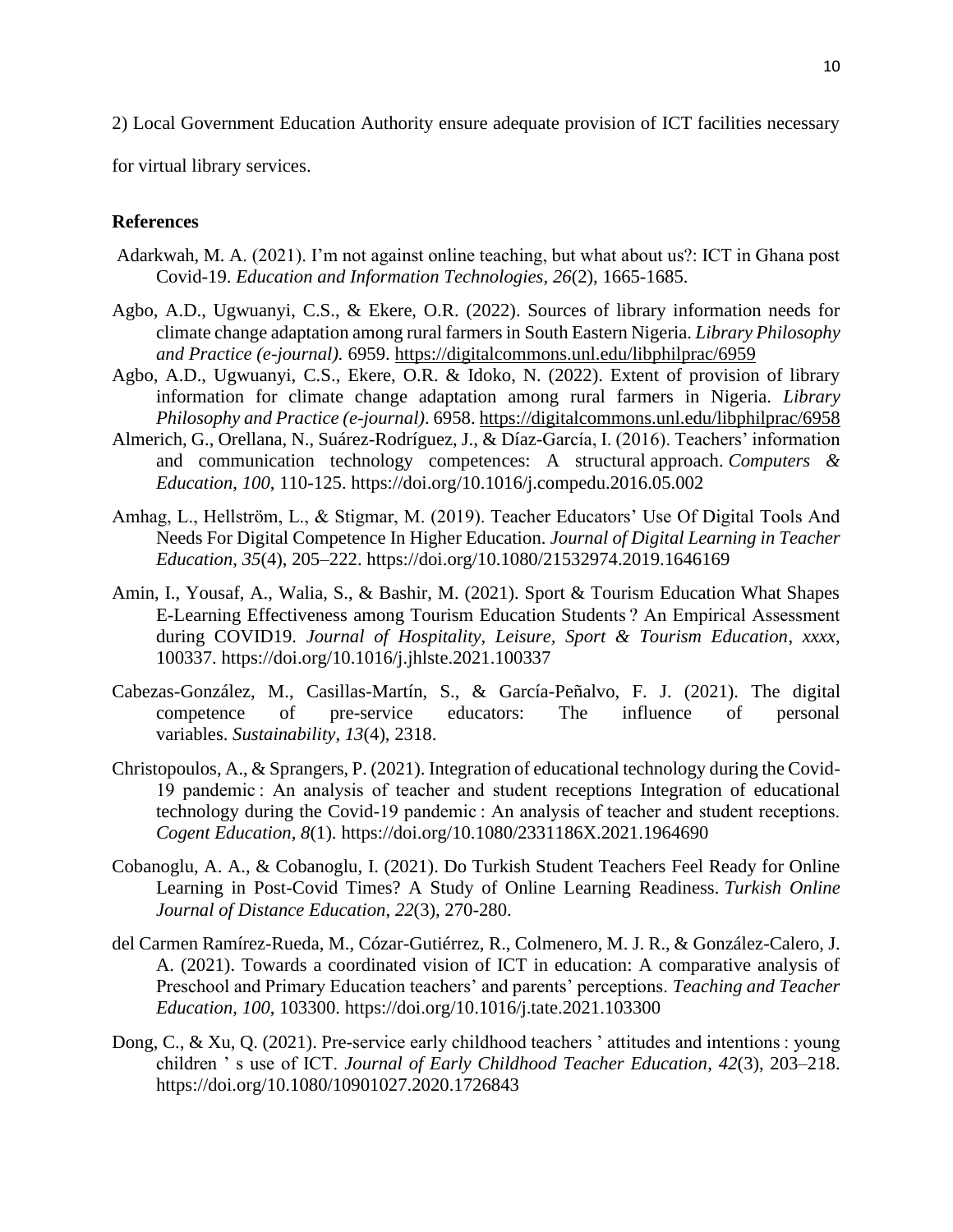- Eze, K.O., Ugwuanyi, C.S. & Okeke, C.I.O. (2020). extent of the upper basic [education](http://www.tjprc.org/view_paper.php?id=14168) french language curriculum [content-delivery](http://www.tjprc.org/view_paper.php?id=14168) with technologies in nigerian secondary schools. *International Journal of Mechanical and Production Engineering Research and Development (IJMPERD),* 10(4): 311-318.<https://doi.org/10.24247/ijmperdaug202027>
- Ezema, V.S., Okenyi, E.C. & Ugwuanyi, C.S. (2021). Assessment of the extent of community involvement in the funding of primary schools in Enugu State, Nigeria: Implications for further research. *International Journal of Mechanical and Production Engineering Research and Development, 10* (1), 91-98. [http://www.tjprc.org/publishpapers/2-67-1611554947-](http://www.tjprc.org/publishpapers/2-67-1611554947-8IJMPERDFEB20218.pdf) [8IJMPERDFEB20218.pdf](http://www.tjprc.org/publishpapers/2-67-1611554947-8IJMPERDFEB20218.pdf)
- Ezeaku, F.N., Onu, E.A., Agu, P.U., Edikpa, E.C., Nwafor, B.N., Ozioko, A.N. & Ugwuanyi, C.S. (2021). Appraisal of quality assurance measures in the management of secondary schools and its implication on science, technology, engineering and mathematics education. *International Journal of Mechanical and Production Engineering Research and Development, 10* (1), 159-170. [http://www.tjprc.org/publishpapers/2-67-1612434030-](http://www.tjprc.org/publishpapers/2-67-1612434030-IJMPERDFEB202115.pdf) [IJMPERDFEB202115.pdf](http://www.tjprc.org/publishpapers/2-67-1612434030-IJMPERDFEB202115.pdf)
- Galindo-domínguez, H., & Bezanilla, M. J. (2021). Digital competence in the training of preservice teachers : Perceptions of students in the degrees of early childhood education and primary education. *Journal of Digital Learning in Teacher Education*, *37*(4), 262–278. https://doi.org/10.1080/21532974.2021.1934757
- Garz, E. (2020). *Teacher Training in Lifelong Learning — The Importance of Digital Competence in the Encouragement of Teaching Innovation*.
- Guillén, F. D., Mª, G., & Mayorga, J. (2020). Analysis of Teachers ' Pedagogical Digital Competence : Identification of Factors Predicting Their Acquisition. *Technology, Knowledge and Learning*, *0123456789*. https://doi.org/10.1007/s10758-019-09432-7
- Dong, C., & Mertala, P. (2021). It is a tool, but not a 'must': early childhood preservice teachers' perceptions of ICT and its affordances. *Early Years*, *41*(5), 540-555. https://doi.org/10.1080/09575146.2019.1627293
- Martín, S. C., González, M. C., & García, F. J. (2019). Digital competence of early childhood education teachers : attitude , knowledge and use of ICT. *European Journal of Teacher Education*, *00*(00), 1–14. https://doi.org/10.1080/02619768.2019.1681393
- Nikolopoulou, K., Gialamas, V., & Lavidas, K. (2021). Teachers ' Readiness to Adopt Mobile Learning in Classrooms : A Study in Greece. *Technology, Knowledge and Learning*, *26*(1), 53–77. https://doi.org/10.1007/s10758-020-09453-7
- Okeke, C.C., Ugwuanyi, C.S., & Okeke, C.I.O. Perspectives of university students on the Impediments to fathers' capabilities to actively participate in children's early social development. *Webology*, *19*(2), 9163-9179
- Okeke, C.I.O., Ugwuanyi, C.S. & Mufutau, M.A. (2020). Stakeholders' Views on Engaging Fathers in Early Childhood Care and Education. *Journal of Human Ecology,* 71(1-3): 177- 186. https://doi.org/10.31901/24566608.2020/71.1-3.3233
- Okeke, C.I.O, Okeke, C.C. & Ugwuanyi, C.S. (2020). Intervention strategies that can support young adults' transition into positive fatherhood: implications for Science, Technology, Engineering and Mathematics Education. *International Journal of Mechanical and*